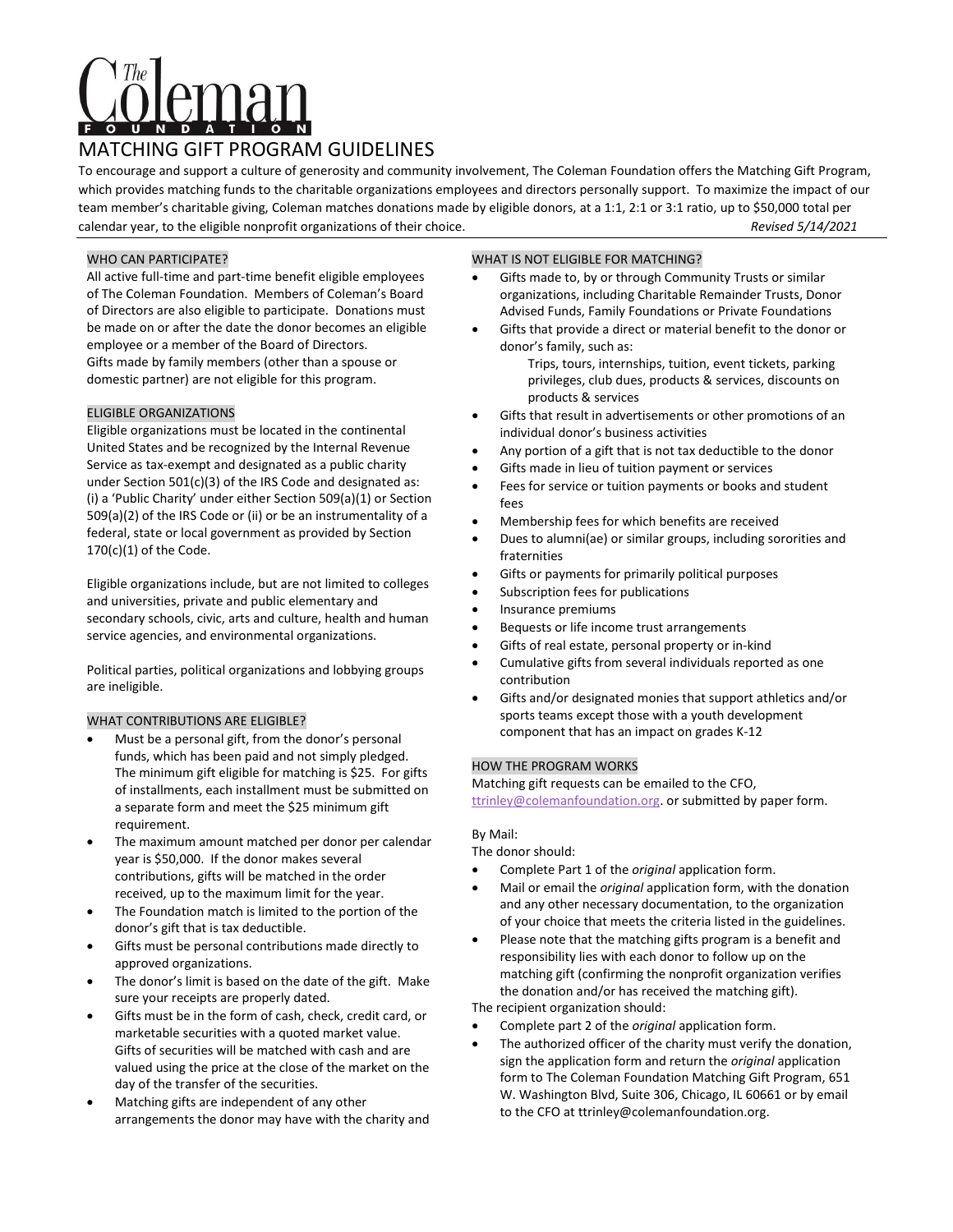will not be counted towards the individual's pledge to that particular organization.

Eligible requests are processed and matched to organizations within 30-60 days of receipt.

Match requests (complete with confirmation by the recipient organization) must be received by the Coleman Matching Gift Program within 6 months of the date of payment by cash, check, credit card, or traded securities. Requests received after that time will not be honored.

All gifts must be verified by the recipient organization to be matched by The Coleman Foundation.

For more information, please contact the CFO at 312.902.7120.

## ADMINISTRATIVE CONDITIONS

The Coleman Foundation reserves the right to interpret, apply, amend or revoke these guidelines at any time without prior notice. The program guidelines and procedures described above are not conditions of employment nor are they intended to create or constitute a contract between The Coleman Foundation and any one or all of its employees.

Coleman also reserves the right to preclude matching gifts to organizations or programs that in any way, implicitly or explicitly, promote, advocate, or instigate an ideology or environment that is divisive or that uses threats, intimidation or violence to advance its causes. Matching gifts will not be made to any organizations or programs that discriminates based on race, religion, color, sex, sexual orientation, gender identity, age, national origin, ancestry, citizenship, veteran or disability status, or espouses hate.